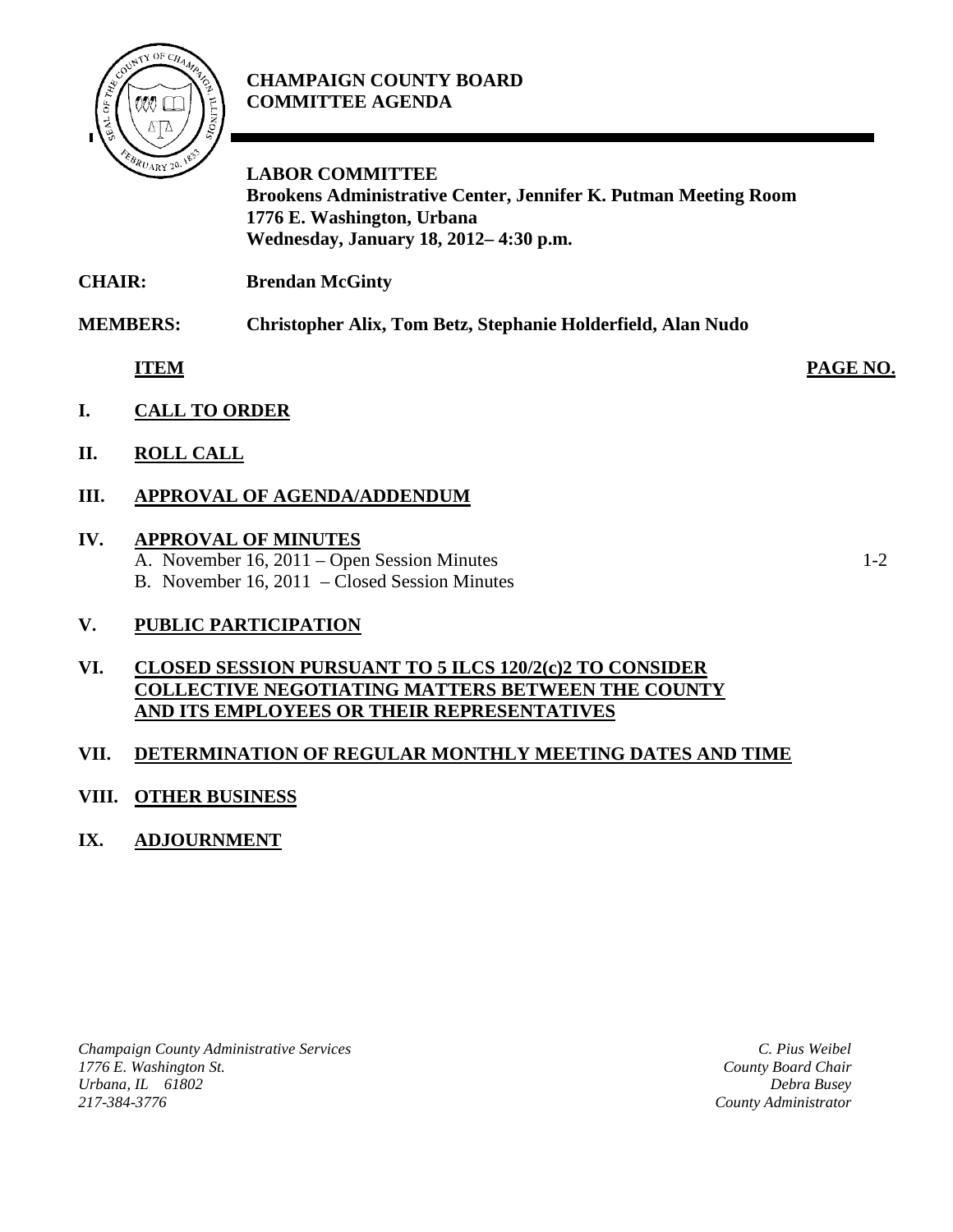| <b>CHAMPAIGN COUNTY BOARD</b><br><b>COMMITTEE MINUTES</b>                                                                                                          |                                                                                                                                                                                                                                                                                                                                                                                                                |  |
|--------------------------------------------------------------------------------------------------------------------------------------------------------------------|----------------------------------------------------------------------------------------------------------------------------------------------------------------------------------------------------------------------------------------------------------------------------------------------------------------------------------------------------------------------------------------------------------------|--|
| <b>LABOR COMMITTEE</b><br><b>Wednesday, November 16, 2011</b><br>Brookens Administrative Center, Jennifer K. Putman Meeting Room<br>1776 E. Washington St., Urbana |                                                                                                                                                                                                                                                                                                                                                                                                                |  |
| <b>MEMBERS PRESENT:</b>                                                                                                                                            | Christopher Alix, Tom Betz, Stephanie Holderfield, Alan Nudo                                                                                                                                                                                                                                                                                                                                                   |  |
| <b>MEMBERS ABSENT:</b>                                                                                                                                             | <b>Brendan McGinty</b>                                                                                                                                                                                                                                                                                                                                                                                         |  |
| <b>OTHERS PRESENT:</b>                                                                                                                                             | Deb Busey (County Administrator), Dave DeThorne (Civil Attorney),<br>Kay Rhodes (Administrative Assistant), C. Pius Weibel (County Board<br>Chair)                                                                                                                                                                                                                                                             |  |
| <b>Call to Order</b>                                                                                                                                               |                                                                                                                                                                                                                                                                                                                                                                                                                |  |
| Betz called the meeting to order at 4:45 p.m.                                                                                                                      |                                                                                                                                                                                                                                                                                                                                                                                                                |  |
| <b>Roll Call</b>                                                                                                                                                   |                                                                                                                                                                                                                                                                                                                                                                                                                |  |
|                                                                                                                                                                    | Alix, Betz, and Nudo were present, establishing the presence of a quorum.                                                                                                                                                                                                                                                                                                                                      |  |
| <b>Approval of Agenda/Addendum</b>                                                                                                                                 |                                                                                                                                                                                                                                                                                                                                                                                                                |  |
| support.                                                                                                                                                           | <b>MOTION</b> by Alix to approve the agenda; seconded by Nudo. <b>Motion carried with unanimous</b>                                                                                                                                                                                                                                                                                                            |  |
| <b>Approval of Minutes</b>                                                                                                                                         |                                                                                                                                                                                                                                                                                                                                                                                                                |  |
|                                                                                                                                                                    | <b>MOTION</b> by Alix to approve both the September 27, 2011 – Open Session & Closed Session<br>Minutes; seconded by Nudo. Motion carried with unanimous support.                                                                                                                                                                                                                                              |  |
| <b>Public Participation</b>                                                                                                                                        |                                                                                                                                                                                                                                                                                                                                                                                                                |  |
| There was no public participation.                                                                                                                                 |                                                                                                                                                                                                                                                                                                                                                                                                                |  |
| <b>REPRESENTATIVES</b>                                                                                                                                             | CLOSED SESSION PURSUANT TO 5 ILCS 120/2(c)2 TO CONSIDER COLLECTIVE<br>NEGOTIATING MATTERS BETWEEN THE COUNTY AND ITS EMPLOYEES OR THEIR                                                                                                                                                                                                                                                                        |  |
|                                                                                                                                                                    | <b>MOTION</b> by Alix to enter into closed session pursuant to 5 ILCS $120/2(c)$ to consider<br>collective negotiating matters between Champaign County and its employees or their representatives.<br>He further moved that the following individuals remain present: County Administrator, County Board<br>Chair, Civil Attorney, and Administrative Assistant; seconded by Nudo. Motion carried with a vote |  |

**of 3 to 0.** Alix, Betz, and Nudo voted in favor of the motion. The committee entered into closed